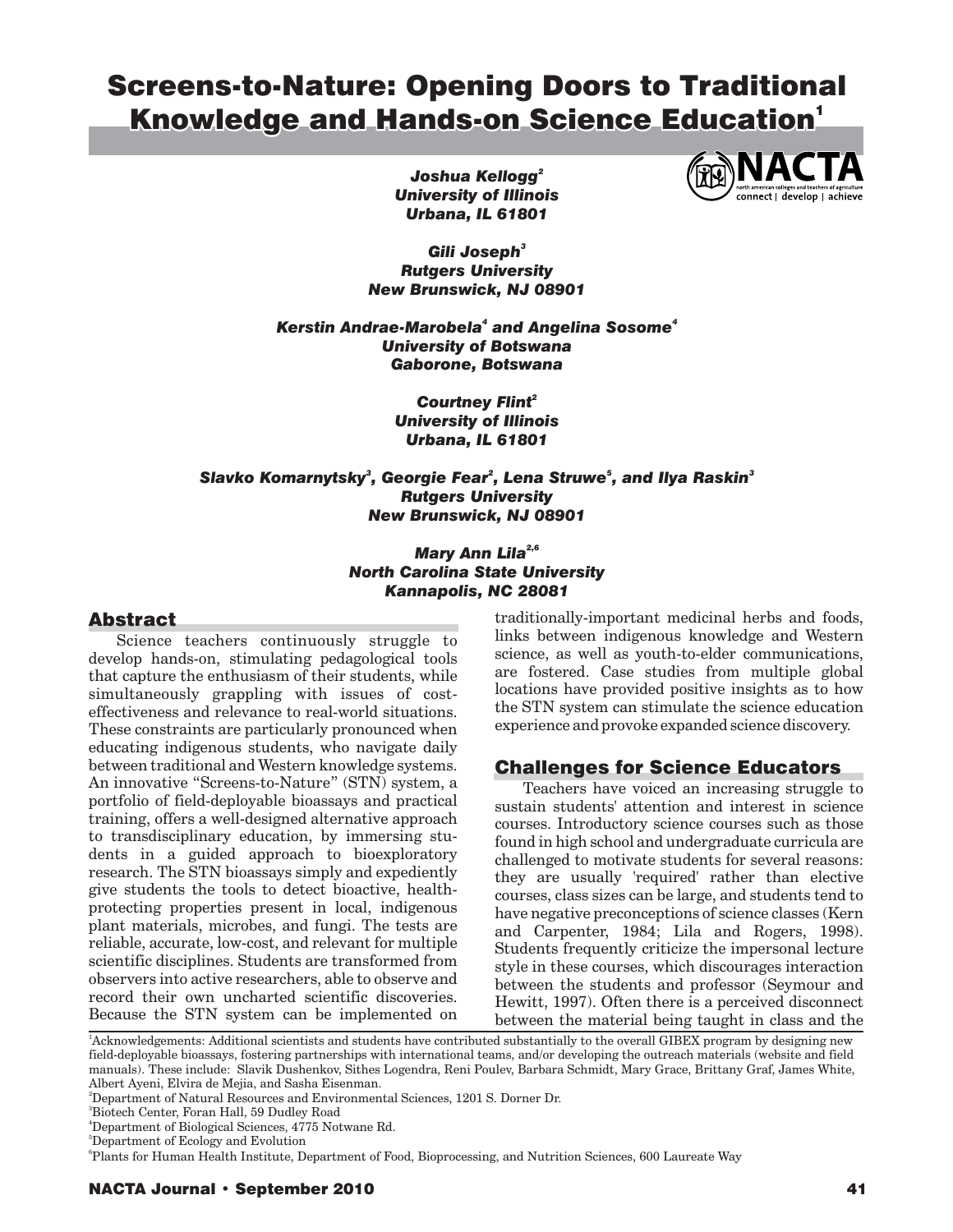'real-world,' further isolating students from learning (Bransford et al., 1999). This decline in student attitude has an impact on the retention and application of knowledge transferred in class (Henderleiter and Pringle, 1999), as students are only motivated to spend time to learn and to analyze problems they find interesting (Bransford et al., 1999). These results are all the more disturbing for university level courses, as the undergraduate years have been found to be a "filter point" in mathematics, science, and engineering classes, a critical time when negative experiences in classes can lead students to alter their career paths (Seymour and Hewitt, 1997).

As an added complication, the rapid advances of science that have occurred in the latter half of the 20th century have resulted in an eruption of interest in interdisciplinary research. Both life and physical sciences are becoming more dependent on each other (NRC 2003), and this intermingling of disciplinary tools is essential to identifying and understanding the mechanisms of the most pressing problems of the day (Jacobson and Robinson, 1990). The marked shift in real world research requirements necessitates a parallel shift in teaching strategy in order to ensure future scientists and members of society are able to participate in a broader, collective scientific discovery process (Godwin and Davis, 2005). While a transdisciplinary research approach is essential to progressive scientific discovery, individual disciplines have tended to move in the opposite direction, increasingly emphasizing the value of specialization, and developing very different philosophical outlooks and underlying paradigms (Jacobson and Robinson, 1990). Thus, modern teachers face a plethora of hazards and obstacles when they attempt to develop educational programs that reflect the current and future trends of scientific discovery.

If this is true for science students in industrialized countries, the situation is even more challenging for students from indigenous communities and from developing countries, as Western science concepts have frequently been imposed on top of indigenous knowledge systems during colonialism. Classroom globalization has precipitated a considerable increase in diversity of students in the classroom (Carter, 2008; Quigley, 2009). For example, a single classroom in Africa might contain both foreign exchange students and indigenous learners, or urban students mixing with students from rural areas, creating a learning environment comprised of multiple background and experience levels. Thus, educators have to recognize and adapt to the diversity of knowledge systems represented within one class. However, not enough attention has been paid to the complexity of indigenous students' learning methods, and the cultural conflicts that confront students between home and the classroom (Carter, 2008; Le Grange, 2007; Lee, 2001). Most formal science teaching is primarily based on Western science concepts, which have been accorded a superior position over indige-

nous knowledge systems (IKS) and thus tend to marginalize IKS' importance and contribution to science education (Maurial, 1999; Ntuli, 2002; Odora-Hoppers, 2002). The tension between the two knowledge systems alienates students both at home, contributing to the disappearance of IKS, and at school, resulting in underperformance in science education.

While laboratory sessions are usually an integral part of science courses, many curricula tend to take a pedantic approach involving 'cook-book' lists of tasks for students to follow ritualistically. Students are not engaged in thinking about the larger purposes of their investigation and of the sequence of tasks they need to pursue to achieve those ends (Hofstein and Lunetta, 2004). Classic laboratory experiments provide a great deal of control and reproducibility (Diamond, 1986), but can be reduced to a mechanistic abstraction, in stark contrast with everyday environments where contextual reasoning is often required. By limiting the hands-on education experience only to classic laboratory exercises, students are given little chance to translate their knowledge into real world situations (Resnick, 1987), which is central to indigenous knowledge systems. Though there has been a resurgence in the debate about the necessity to integrate IKS into science education (de Beer and Whitlock, 2009), there remain many unresolved questions - including resources, perceptions, policies, and indigenous rights – how IKS can find an equitable place in science teaching.

In this manuscript, an innovative "Screens-to-Nature" (STN) system is introduced as a conduit to direct, participatory science instruction, with the added advantage that students are able to make novel, undocumented discoveries with real-world applicability using resources that have cultural significance. The STN system, described below, centers around a core set of themes: bioexploration and its applications to plant biology, human health, biodiversity conservation, community frameworks, traditional ecological knowledge (TEK), and traditional medicine. Three case studies are provided from educational experiences in Africa, South America, and North America to illustrate how the STN system can help students to mediate between indigenous knowledge systems and science education.

#### *Global Institute for BioExploration*

Millions of people in developing countries die each year from infectious and chronic diseases. Unfortunately, the modern pharmaceutical industry has not focused on addressing the medical needs of developing countries, and available drugs are often costly and ineffective. The current drug development paradigm favors developed countries, and relies heavily on expensive, instrumentation-intensive proprietary technologies and patent protection to bring lucrative drugs to the market. This paradigm is rarely questioned, even for infectious tropical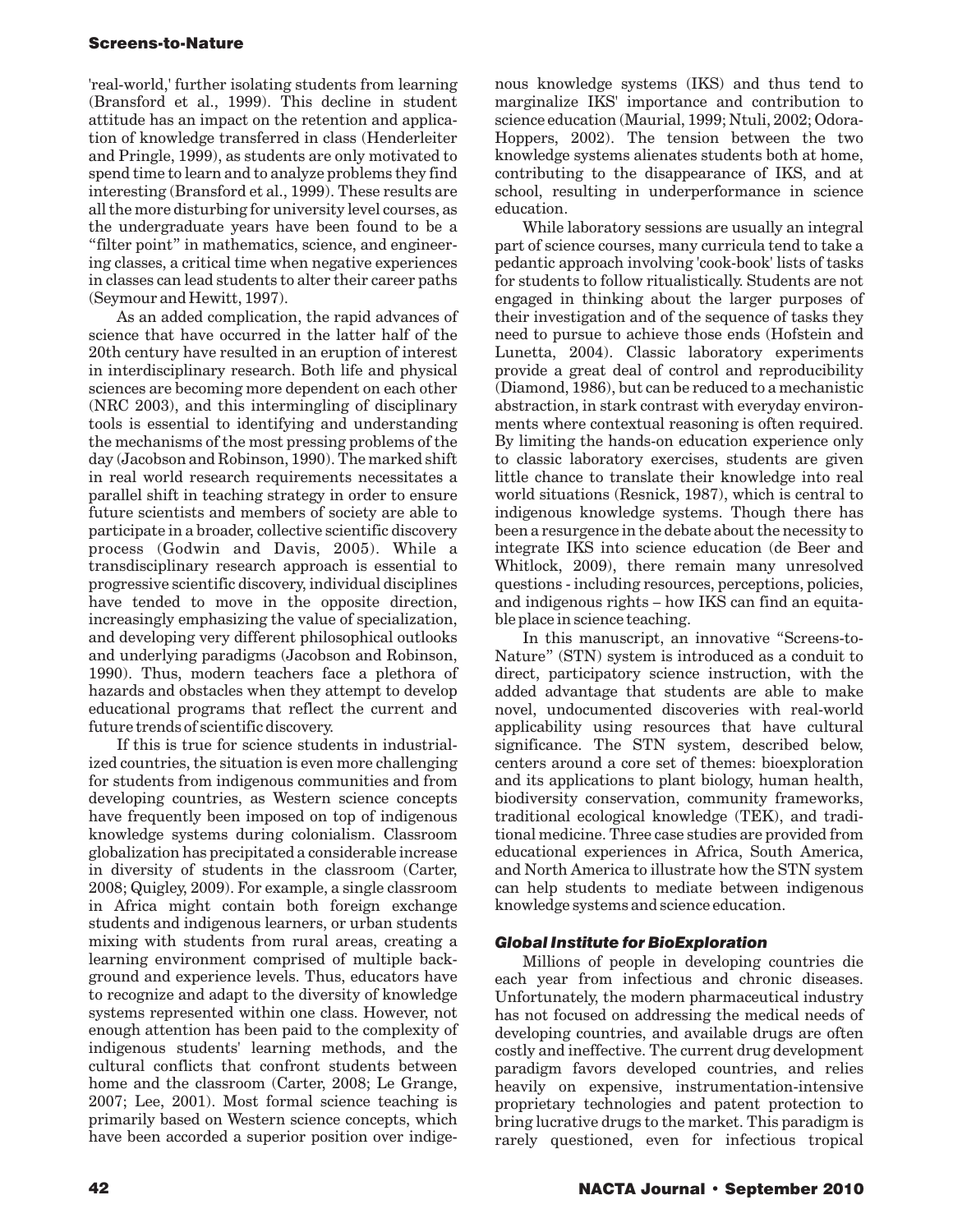diseases not well served by it. In 2003, Rutgers University, in collaboration with University of Illinois in Urbana- Champaign, founded the Global Institute for BioExploration (GIBEX, see [http://www.gibex.org\)](http://www.gibex.org) with a mission to enable and empower scientists from the developing world to carry out their own therapeutic lead discovery and to promote sustainable exploration of local biodiversity for products related to human health. North Carolina State University became part of the GIBEX team in 2008. GIBEX's approach to biodiscovery is based on a "Reversing the Flow" principle intended to bring simple pharmacological assays into developing countries, instead of removing biological materials from these countries to feed pharmaceutical discovery engines in developed countries. GIBEX works with universities and other research institutions in developing countries to equip local scientists and students with innovative, cost-effective, and portable pharmaceutical-discovery assays that can be directly deployed into forests, savannas, deserts, meadows, and marshes. Often, traditional knowledge can be used to zero-in on promising target endemic plants, useful for specific disease conditions. Seventeen developing countries have joined the GIBEX community since 2003, demonstrating a success of its mission. It is not surprising that, in contrast to conventional bioprospecting, GIBEX activities are enthusiastically and consistently supported by local universities, governments, and community leaders.

# *The STN System*

The central premise of the "Reversing the Flow" approach is the Screens-to-Nature" (STN) system, developed through collaborations between Rutgers University, North Carolina State University (NCSU), and the University of Illinois (UI). STN is comprised of a portfolio of field-deployable bioassays that allow students to explore the bioactivity, and potential human health ramifications, of natural plant extracts, while mastering basic biological and chemical principles. Currently, a score of individual STN assays have been designed to investigate the pharmaceutically-relevant activity of natural plant chemicals (such as biologically-active plant alkaloids, or anthocyanin pigments and related flavonoids) for human health protection. Relevant health targets include chronic and infectious disease agents (parasitic worms, protozoan pathogens, fungi, and bacteria), metabolic disorders (diabetes and obesity), and general health protection (via the antioxidant potential or anti-inflammatory properties of phytochemical constituents). The STN system engages students in 1) plant identification and field collections, 2) study of traditional, historic natural product use and ethnobotany, 3) vouchering and archiving, 4) computer-based data entry 5) extraction tactics, and 6) screening plant samples using biologically-relevant bioassays based on recognized, diagnostic chemical reactions or responses. All STN

bioassays have been lab-validated, and are presented in tandem with a comprehensive field training manual which explains the set up, execution, and significance of each bioassay in the kit.

## *Illustration of an STN Assay*

Bacterial infections, including Escherichia coli, cholera, typhoid, bacterial pneumonia, and campylobacter, are serious health hazards worldwide. The World Health Organization estimates that bacterial-related diarrhoeal diseases account for approximately 2,000,000 deaths per year, making bacteria one of the largest causes of infectious disease deaths worldwide (World Health Organization, 2009). One pertinent bioassay in the STN portfolio uses non-parasitic bacteria found in saliva samples as a simple model organism to gauge bacterial lethality when exposed to a plant's bioactive extracts. The oral bacteria, while non-lethal, provide a good indicator to screen for natural extracts that would be lethal to more infectious agents, and would therefore provide potential cures for diseases caused by bacteria.

The antibacterial STN assay process begins in the field, where students identify and collect plants in the wild. Both traditional ecological/medical knowledge (provided by elders and traditional healers) and/or ethnobotanical reference books can be used to zero in on prospective candidate plant species which might have efficacy in this bioassay. Each plant's location is recorded (using a portable GPS unit) and two small samples are taken: one for extraction and one for positive taxonomic identification and retention as a herbarium specimen. An extract can be prepared from any and all parts of the plant that may have medicinal value, including the leaves, bark, fruit, roots, or inflorescences. Extraction may be done in ways that mimic a traditional method of preparation (e.g. a poultice, tea infusion, or masticant), or pulverized in alcohol, a laboratory standard that extracts multiple compounds from the plant and creates a stable extract. Depending on the availability of candidate samples and the time allotted, several different plant extracts can be screened in a single assay run. The assay includes positive and negative controls. Extracts are used within 24-48 hours because the active principles may be sensitive to degradation.

The non-pathogenic bacteria are cultivated quickly on readily-available media (LB agar). The screening procedure involves plating a small sample of diluted saliva into each well of a 48-well plate (an easy way for an individual student to create a uniform inoculum), after which the plant extract is added to the culture. The plates are allowed to incubate overnight, and are then observed, ranked on a scale of 0 (bacteria cover the entire well surface, no antibacterial activity after treatment with the plant extract) to 3 (no noticeable growth of bacteria after treatment). Data, generated in duplicate assays, on the effectiveness of each plant extract is recorded in a computer-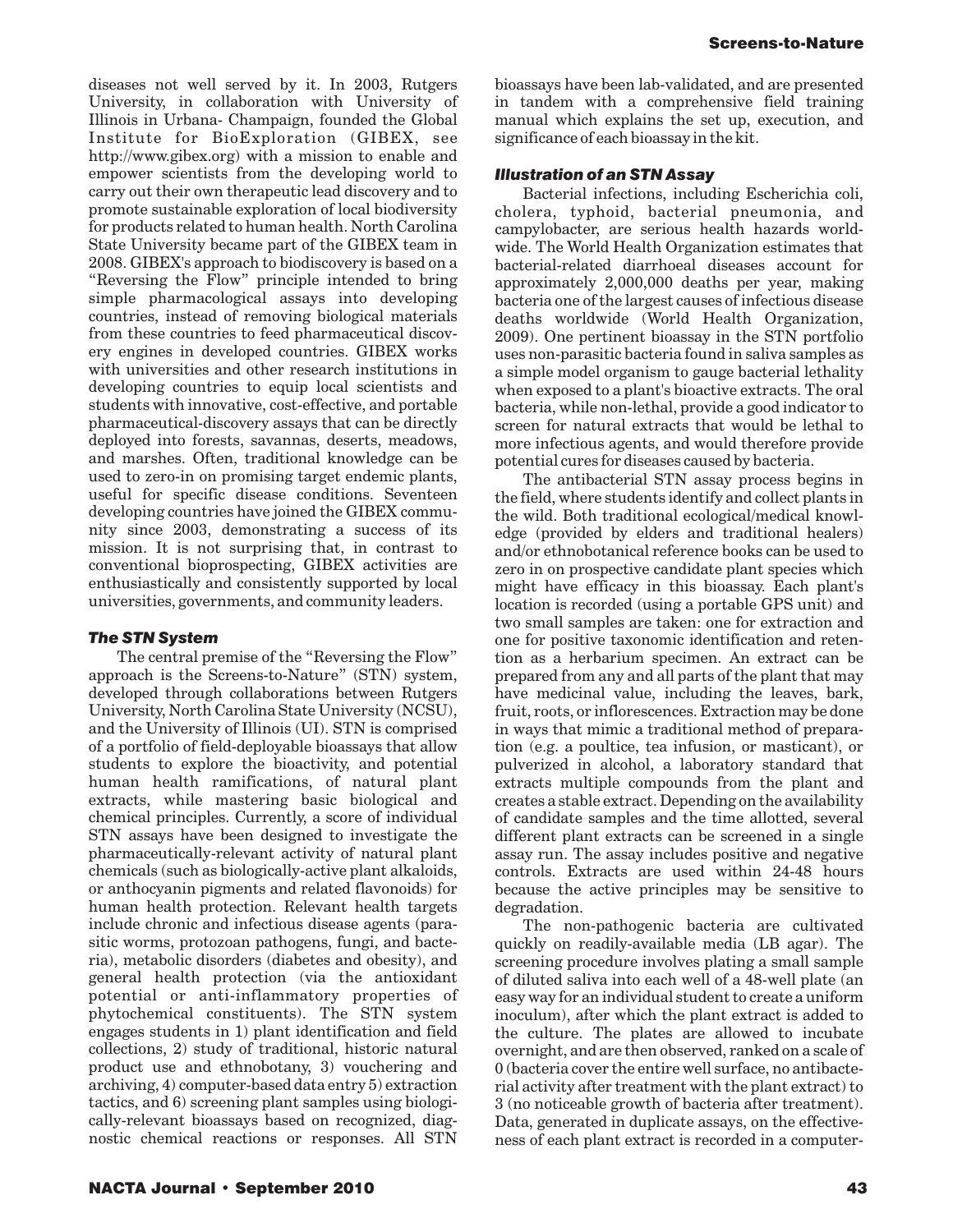based database. Student teams are subsequently provided with potential strategies for further evaluation of plant extract bioactive potential, through laboratory-based bioassays, if warranted.

Other bioassays in the STN portfolio specifically evaluate the ability of plant extracts to regulate blood sugar levels in diabetic patients (by inhibiting key human enzymes that degrade starches into sugar), to inhibit microbial and parasitic infections (by inhibiting fungal or roundworm growth), to bolster immunity (through antioxidant action), or to inhibit viral infections (by breaking down proteins involved in viral replication), for example.

#### *Advantages of the STN System as an Educational Tool*

The assays that make up the STN system are designed to be simple and efficient, using a rigorously-tested, guided step-by-step approach to each experiment. In-field work is kept manageable by premeasuring all main reagents to ensure reproducibility and standardization of the results. The tests rely upon visual indicators to qualitatively determine the bioactive potency (or, alternatively, the inactivity) of each extract. For example, viability, after exposure to a plant extract, of a model organism like a nematode is gauged by visually evaluating movement and appearance under magnification; in other cases, colorimetric chemical reactions mark the efficiency of the plant components to inhibit critical enzymes or disease pathogens. These design elements ensure that a broad spectrum of students can be engaged in the laboratory exercise, even when they lack previous laboratory experience. The bioassays are functional on a miniature scale, requiring as little as two grams of material for analysis and utilizing multi-well plates to increase efficiency, minimize costs, and allow multiple samples to be evaluated in a reasonable time frame.

The materials required for the extraction of plants and the set up and implementation of assays are generally inexpensive and readily-available, such as oatmeal and yeast used as growing media for worms or common agar and saliva to generate bacteria in the assay described above. Solvents used for bioassays are non-toxic, affordable, and easily accessible on a global scale. Students are engaged in a hands-on discovery process from the beginning to the conclusion of each STN experiment, actively collecting, extracting, assaying, and analyzing medicinal plants. Through directed study, students are introduced to modern research techniques such as pipetting, use of positive and negative controls, replication of experiments, preparing and using growth media, and analysis of experimental results. The hands-on attributes of the STN place the student in direct control of the research discovery process, conducting tests that, while based on previous research with plant extracts, have no predetermined outcome. Many of the candidate plants can be

expected to demonstrate biological activity in some screens. Moreover, STN bioassays create a richer, more complete educational experience than the didactic exercises of many conventional labs by combining two differing styles of experimentation: the rigor and reproducibility of bench-top laboratory experiments and the larger context and applicability of fieldwork (Diamond, 1986).

The multi-disciplinary approach to the STN system blends several fields of science into a single educational experience, including such diverse topics as biochemistry, plant biology, organic chemistry, ecology, ethnoecology, indigenous knowledge, medicine, and human health. This web of interrelated science leads the students beyond the results to formulate more complicated questions and explorations, facilitating critical thinking and discussion from a single bioexploration lab experiment. The incorporation of fieldwork with the laboratory assays places the STN results in a real-world context, incorporating scientific theory into a contextual environment that is relevant and applicable to the students' life. This inquiry-based approach is essential for implementing state and federal science curriculum standards (Llewellyn, 2002; National Research Council, 1996).

# *Case Studies*

To date, Rutgers, NCSU, and UI faculty and graduate students have conducted seven training courses over the past three years, with participating communities in Africa, South America, and the United States. In each case, the bioexploratory research experiences have proven to be invaluable learning tools for both educators and students.

#### **Case Study 1 - Africa**

Training sessions in Africa were conducted in Botswana (supported by GIBEX and the University of Botswana) and South Africa (supported by GIBEX and a grant from the Key International Science Capacity (KISC) initiative of the South African National Research Foundation), in Kenya (supported by GIBEX and the University of Nairobi, with the additional participation of students from Makerere University, Uganda) and in Tanzania (supported by GIBEX and a grant from the National Collegiate Inventors and Innovators Alliance, NCIIA). Local university professors, students, technicians, traditional healers, and local community members all participated in the training workshops. Each group entered into the workshop with different preconceived ideas as to how plant-based medicinal knowledge could be utilized effectively. Traditional medicine accounts for 80% of health care administered in Africa, 90% of which is plant-based (Kasilo et al., 2005). Traditional healers, confident in their remedies, were initially skeptical as to how science could add to their considerable practical knowledge, while, conversely, some participants from the university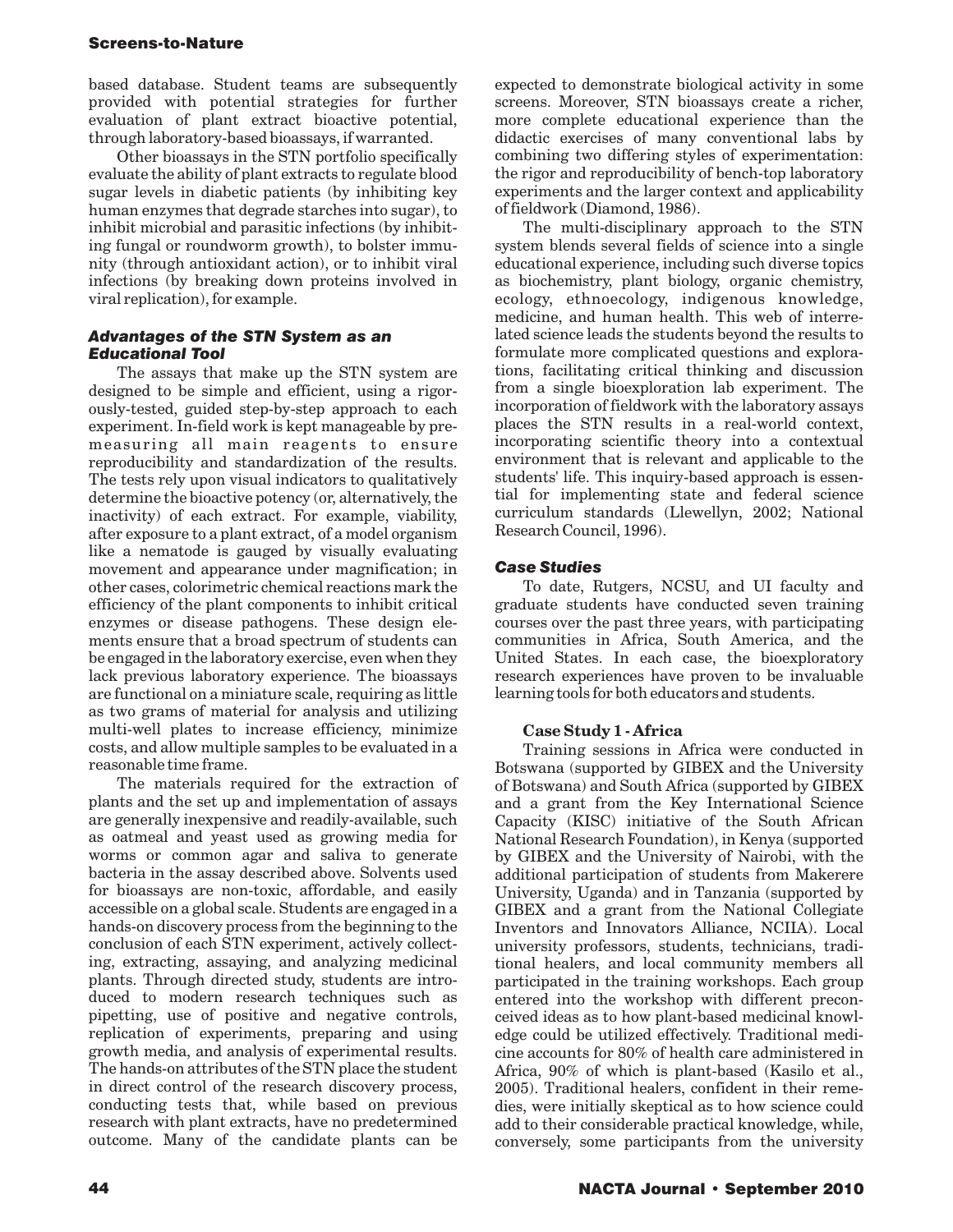questioned the benefits of utilizing the TEK of local communities as the basis of investigative research.

The STN approach provided an excellent means to familiarize African students with science methods and to encourage receptivity of local people to the potential benefits of science-based examination of indigenous wild species. Despite their initial opinions, both healers and university members grew to acknowledge the strengths of a system combining STN assays with traditional knowledge. In Botswana, for example, community members and traditional healers taking part in the workshops voiced renewed pride as the results of the STN assays substantiated the traditional knowledge. All participants indicated that their experience with the STN assays increased their motivation to learn more about plant active chemistry and bioactivity, to conserve traditional knowledge, and to seek higher cooperation between traditional and modern healers. Levels of participation and interest grew substantially, and by the end of the seminar, many local people were bringing extra plants from their own backyards to be tested, merely curious to see if they "worked."

Following the on-site training in Gabarone, the STN assays were introduced to students in a cell biology class at the University of Botswana (led by Dr. K. Marobela). Predominantly second-year medical students performed STN assays in the laboratory to determine the antibacterial, anti-parasitic, and enzyme-inhibitory activities of traditional plants. Two special lectures accompanied the STN laboratory module, covering drug discovery methodologies, natural products, and how to interpret and draw appropriate conclusions from the STN assays. Following the laboratory sessions, students (n=164) were surveyed to ascertain their perspectives of the impact of STN on classroom education. Eighty-one percent of students (n=133) completed the questionthe field and how this can be used to solve health problems."

Using traditional medicinal plants as the foundation of the STN laboratories translated into an increased motivation to learn and research medicinal plants in 125 students (82%). Nearly 20% of the students felt engaged in exploring the link between indigenous knowledge and medicinal applications; 12% stated that the results made them rethink the value of IKS, while an additional 5% expressed excitement in the possibilities that IKS can provide solutions in investigating "everyday life issues" (Table 1). This is reflected in the student comments: "STN helped me to belief (sic) in many things I used to doubt in relation to traditional knowledge;" "It has shown me the concrete aspects of what I have believed all along that traditional knowledge can be coupled to modern technology for better and more efficient results." Virtually every student surveyed (94%) agreed that the STN system is a useful tool to bridge the gap between indigenous knowledge and biomedical science education.



naire, and responses were **Table 1. Leading Responses of Students to Benefits of STN System in Science Education** categorized to analyze the nal plants and indigenous knowledge systems, as well as the suitability of utilizing STN to aid in integrating IKS into university science education.

| $\mu$ and responses were<br>categorized to analyze the  | Table 1. Leading Responses of Students to Benefits of STN System in Science Education |                           |
|---------------------------------------------------------|---------------------------------------------------------------------------------------|---------------------------|
| contribution of STN assays<br>to student understanding, | <b>Survey Response</b>                                                                | % Student Response (n=84) |
|                                                         | Plants have effects and can potentially contribute to human health                    |                           |
| and interest level in medici-                           | Insights into research/drug discovery/drug development                                |                           |
| nal plants and indigenous                               | Insights into pharmacology/biochemistry/cell biology/medicine                         |                           |
| knowledge systems, as well                              | Rethink the value of indigenous knowledge                                             |                           |
| as the suitability of utilizing                         | Science can be combined with indigenous knowledge and everyday                        |                           |
| STN to aid in integrating                               | life issues                                                                           |                           |
|                                                         |                                                                                       |                           |

Nearly three quarters of students (74%) responded that the STN system was beneficial in aiding their understanding of medicine-related scientific disciplines (Figure 1). The students felt that using the STN system in an educational setting gave them insights into the methodology of drug research and development, and how plants can be an important source of drugs (Table 1). As one student explained, "It has given me a clearer understanding how to tackle a problem through scientific methods. It has given me a greater appreciation for research in

#### **Case Study 2 – Ecuador**

Ecuador was the initial test site for implementation of STN in South America (funded by GIBEX, and a targeted seed grant from the College of ACES, ACES Global Connect, University of Illinois, in support of joint projects in bioexploration). The project in Ecuador enjoyed a great degree of synergy by engaging government (Ministry of Environment), non-governmental organizations (NGOs), the University of San Francisco Quito (USFQ), and local ecotourism guides. The course was conducted in the Maquipucuna Foundation's ecological reserve north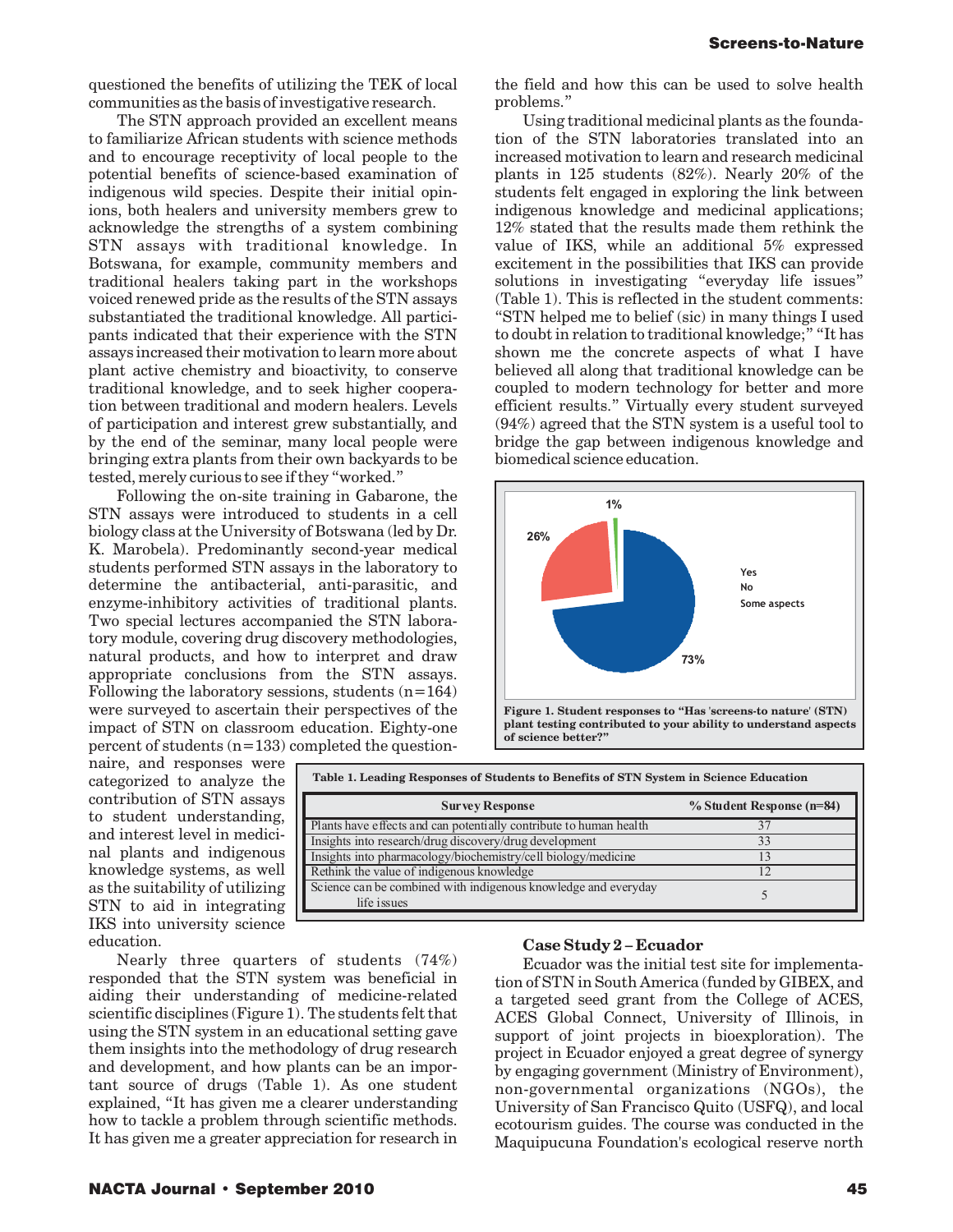of Quito and incorporated two groups of students; one comprised of students and professors from USFQ and one made up of local guides, farmers, and park rangers.

The cloud forest environment provided the project in Ecuador the ability to explore a region with very high biodiversity; the guides identified over a dozen plants with medicinal properties within the first half-mile of hiking. The STN system provided an excellent method for engaging students who had no scientific background (Figure 1). Combining a detailed manual with lectures in a guided lab approach empowered the students in their own learning experience, allowing them to independently carry out assays. One Ecuadorian educator remarked, "A brilliant project, very well done for being clear and simple … so that people without any scientific background can do it without [the training instructors]." Another elaborated that, by using the STN assays, "[the guides] realized they were capable to do some research … the assays and demonstrations … and visual aids and hands-on really helped reenforce the assay."



**Figure 2. In Ecuador, author Dr. Gili Joseph works with local guides on pipetting technique while screening plants for roundworm lethality.** 

#### **Case Study 3 – North America**

Finally, the STN system has been conducted with American Indian/Alaska Native partners in both Alaska (supported through the EPA STAR program, National Center for Environmental Research) and in North Dakota (funded through the USDA Tribal Colleges Research Grants Program). High school and elementary school teachers and students, and local residents from three distinct Alaska Native villages – Point Hope, Seldovia, and Akutan – participated, with additional involvement from the Alaska Native Tribal Health Consortium. United Tribes Technical College (UTTC) in Bismarck, North Dakota served as

the hub for the STN training with participants from five tribes in the Dakotas. In these teaching sessions, both tribal elders and youth were engaged simultaneously in learning and applying the STN assay system to locally-important subsistence foods and indigenous herbs.

By linking elders, youth, and other community members in the laboratory exercises, the STN approach successfully integrated the traditional knowledge and modern scientific practices into a cohesive educational experience. In the Alaska cases, prior to working with STN materials, students conducted interviews with elders and other adults to gather local information on the use and importance of berries and other subsistence foods in the community past and present. Interaction between elders and younger community members generated enthusiasm for passing along traditions to the next generation, potentially helping to mitigate a trend in Native American tribes in which successive generations rapidly lose their traditional culture and knowledge (Tsuji, 1996). Elders in North Dakota led the plant collection and identification fieldwork, sharing their knowledge about the plants' medicinal value and place in local tribal culture with the students. The students had the opportunity to utilize the STN assay system to develop scientific support for their elders' traditional health claims for the plants. The students responded positively to this interdisciplinary scientific approach, saying the best parts of the project were "learning about traditional plants and the different uses for them," and "learn[ing] the properties of the [plants]." The STN bioassay kits were used by community teachers for follow-up investigations in the field with the same and different classes, which helped to reinforce the system and its integration into the curriculum.

#### Summary

Active student participation in science courses can greatly enhance the connection between the laboratory environment and the real world. Active learning scenarios enable instructors to substantially impact the attitude and interest of the students, and thus enhance their retention of material. The goal of these multidisciplinary laboratories is to heighten student engagement with the scientific material, translating into a feeling of "excitement" by the students. This is the single largest factor in improving student attitude towards labs (Basey et al., 2008), as well as towards science (Freedman, 1997). Students report higher feelings of confidence, interest, and enjoyment with the laboratory when they are participants (Henderleiter and Pringle, 1999; Kern and Carpenter, 1984). The advantages of applicable, hands-on laboratories go beyond a higher enjoyment of the subject matter; they are more effective in transmitting information to the students (Freedman, 1997), and catalyze significant improvement in student achievement on test scores compared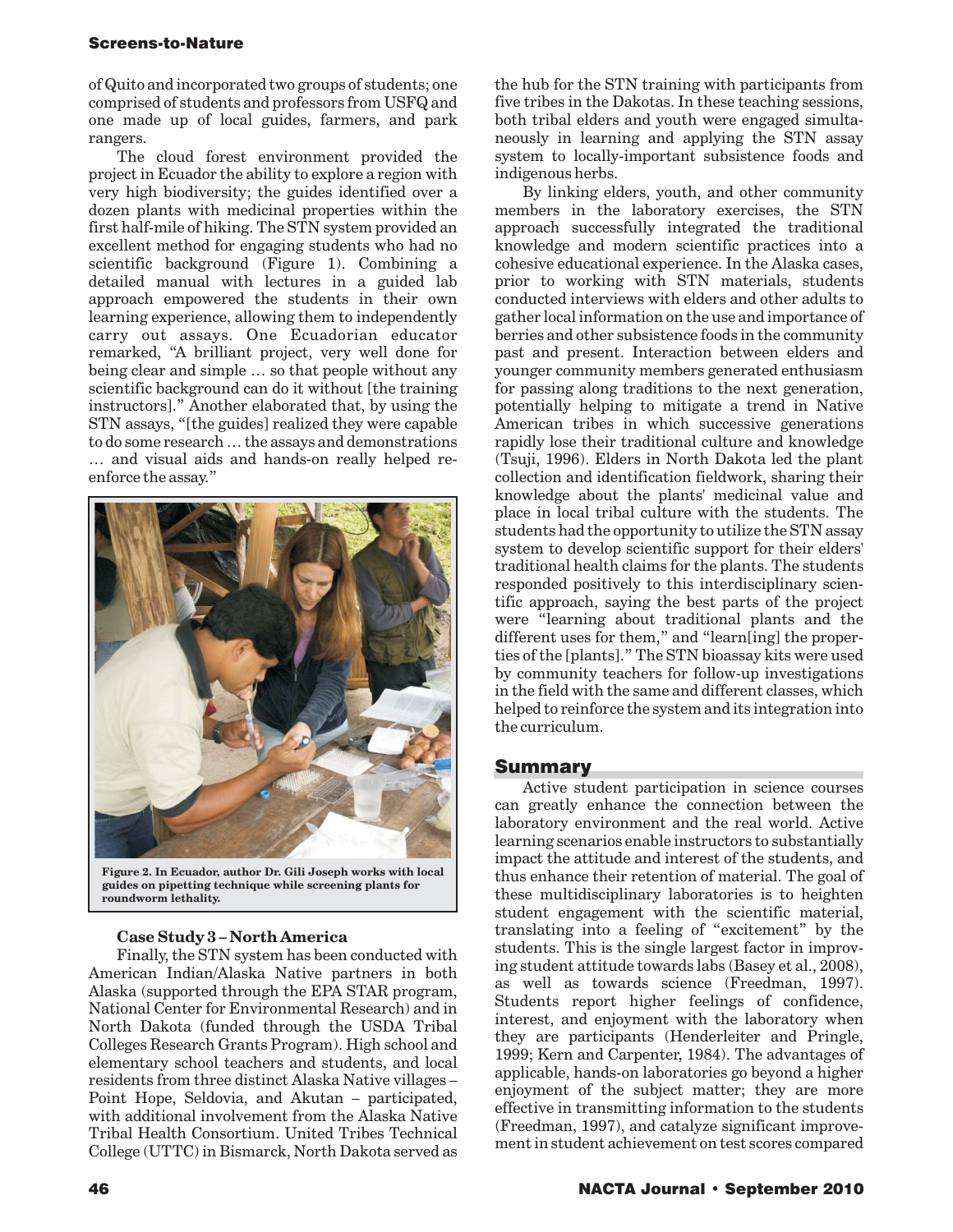to a standard laboratory (Rissing and Cogan, 2009).

Using the STN system, teachers engage students by adding real-world context to the labs. Using a multidisciplinary, interactive approach, the STN assays expand scientific skills and concepts into directed field experiments that activate student attention and interest. Utilizing local indigenous wild plant species as the subjects for experimentation, including traditional extraction methods, and possibly relying on the expertise of engaged local healers or villagers to facilitate field collections infuses educational labs with a cultural context.

STN assay results invariably reinforce traditional medicinal uses for local plants, and provide an entrée for instructors to incorporate tribal histories and cultural practices into the classroom and field instruction. This context helps students realize the relevance of science principles (Medina-Jerez, 2008), and bridges the gap between the classroom and the real world (Anagnopoulos, 2006). The STN system is particularly relevant to indigenous students, as it mediates between their bifurcated knowledge systems (the Western-oriented classroom curriculum and indigenous knowledge at home), and efficaciously bolsters performance and decreases alienation from the learning process. Concepts of crossover between science and culture have received greater attention in recent years, with several states incorporating the idea that cultural observations and traditional knowledge can play a part in scientific investigation and discovery into their educational rubrics and standards (AKDEED, 2009; NDDPI, 2006).

The STN approach has the potential to provide substantial benefits to students and school programs as compared to traditional lab exercises. The STN assays are inexpensive, readily deployable to the field or class laboratory, and implement modern laboratory techniques while encouraging a synergistic relationship with the traditional culture and knowledge of the students. Students have found this to be a great learning experience, saying, "I learn best when I get involved with hands on learning." "The screens were totally ingenious, sensible, and useful … [providing a] strong connection between local guides' knowledge and scientific tests," asserted another participant. In perhaps the best demonstration of the effectiveness of the STN system and its ability to engage students in science, two students from the Ecuador training course have initiated post-graduate research at the University of Illinois and Rutgers University, based upon traditional plants examined in the initial STN screening. Teachers have found it a useful resource, saying it provides, "so many great ideas for my classes," and, as one college instructor commented at the end of a STN workshop session, "I am excited to go further."

The positive feedback obtained by students, local school educators, and administrators during each of the previous Screens-to-Nature training sessions,

and the post-instructional survey results from Botswana all highlight the potential of the assays to enhance secondary and university science, technology, engineering, and mathematics education. In order to more completely evaluate the effects that a hands-on curriculum utilizing the Screens-to-Nature system would have on student education, additional detailed analysis is essential. We are currently pursuing opportunities to conduct full-scale educational analysis of STN system to evaluate its impact in a teaching environment, including a control student group (tutored using traditional classroom laboratories), as well as methodical pre- and postcourse analysis for both the test and control classes. This anticipated analysis will determine the statistical significance of the training on student performance or outlook as a result of a biodiscovery-based educational experience, as well as the potential for STN experiences to encourage post-secondary educational pursuits in science.

# Literature Cited

- Alaska Department of Education and Early Development. 2009. Alaska content standards, <http://www.eed.state.ak.us/contentstandards/Sci> ence.html. Accessed: April 26, 2009.
- Anagnopoulos, C. 2006. Lakota undergraduates as partners in aging research in American Indian communities. Educational Gerontology 32: 517- 525.
- Basey, J., L. Sackett, and N. Robinson. 2008. Optimal science lab design: Impacts of various components of lab design on students' attitudes toward lab. International Journal for the Scholarship of Teaching and Learning 2(1): 1-15.
- Bransford, J., A.L. Brown, and R.R. Cocking. 1999. How people learn: Brain, mind, experience, and school. Washington, D.C.: National Academy Press.
- Carter, L. 2008. Sociocultural influences on science education: Innovation for contemporary times. Science Education 92(1): [165-181.de](https://165-181.de) Beer, J. and E. Whitlock. 2009. Indigenous knowledge in the life sciences classroom: Put on your de Bono hats. The American Biology Teacher 71(4): 209-216.
- Diamond, J. 1986. Overview: Laboratory experiments, field experiments, and natural experiments. In J. Diamond and T.J. Case (eds.). Community Ecology. New York: Harper & Row.
- Freedman, M.P. 1997. Relationship among laboratory instruction, attitude toward science, and achievement in science knowledge. Journal of Research in Science Teaching 34(4): 343-357.
- Godwin, H.A. and B.L. Davis. 2005. Teaching undergraduates at the interface of chemistry and biology: Challenges and opportunities. Nature Chemical Biology 1(4): 176-179.
- Henderleiter, J. and D.L. Pringle. 1999. Effects of context-based laboratory experiments on attitudes of analytical chemistry students. Journal of Chemical Education 76(1): 100-106.